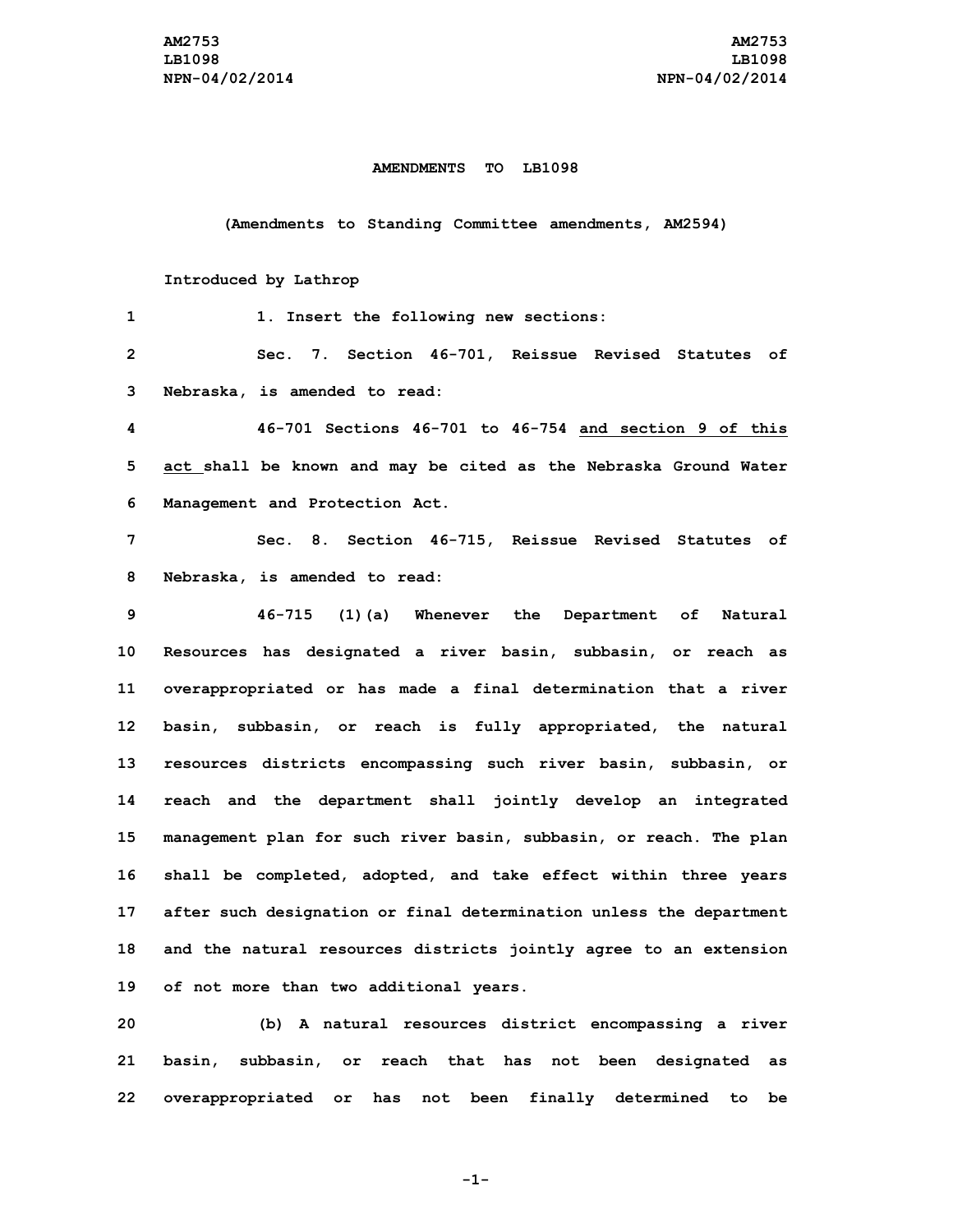**fully appropriated may, jointly with the department, develop an integrated management plan for such river basin, subbasin, or reach located within the district. The district shall notify the department of its intention to develop an integrated management plan which shall be developed and adopted according to sections 46-715 to 46-717 and subsections (1) and (2) of section 46-718. The objective of an integrated management plan under this subdivision is to manage such river basin, subbasin, or reach to achieve and sustain <sup>a</sup> balance between water uses and water supplies for the long term. If <sup>a</sup> district develops an integrated management plan under this subdivision and the department subsequently determines the affected river basin, subbasin, or reach to be fully appropriated, the department and the affected natural resources district may amend the integrated management plan.**

 **(2) In developing an integrated management plan, the effects of existing and potential new water uses on existing surface water appropriators and ground water users shall be considered. An integrated management plan shall include the following: (a) Clear goals and objectives with <sup>a</sup> purpose of sustaining <sup>a</sup> balance between water uses and water supplies so that the economic viability, social and environmental health, safety, and welfare of the river basin, subbasin, or reach can be achieved and maintained for both the near term and the long term; (b) <sup>a</sup> map clearly delineating the geographic area subject to the integrated management plan; (c) one or more of the ground water controls authorized for adoption by natural resources districts pursuant to section 46-739; (d) one or more of the surface water**

**-2-**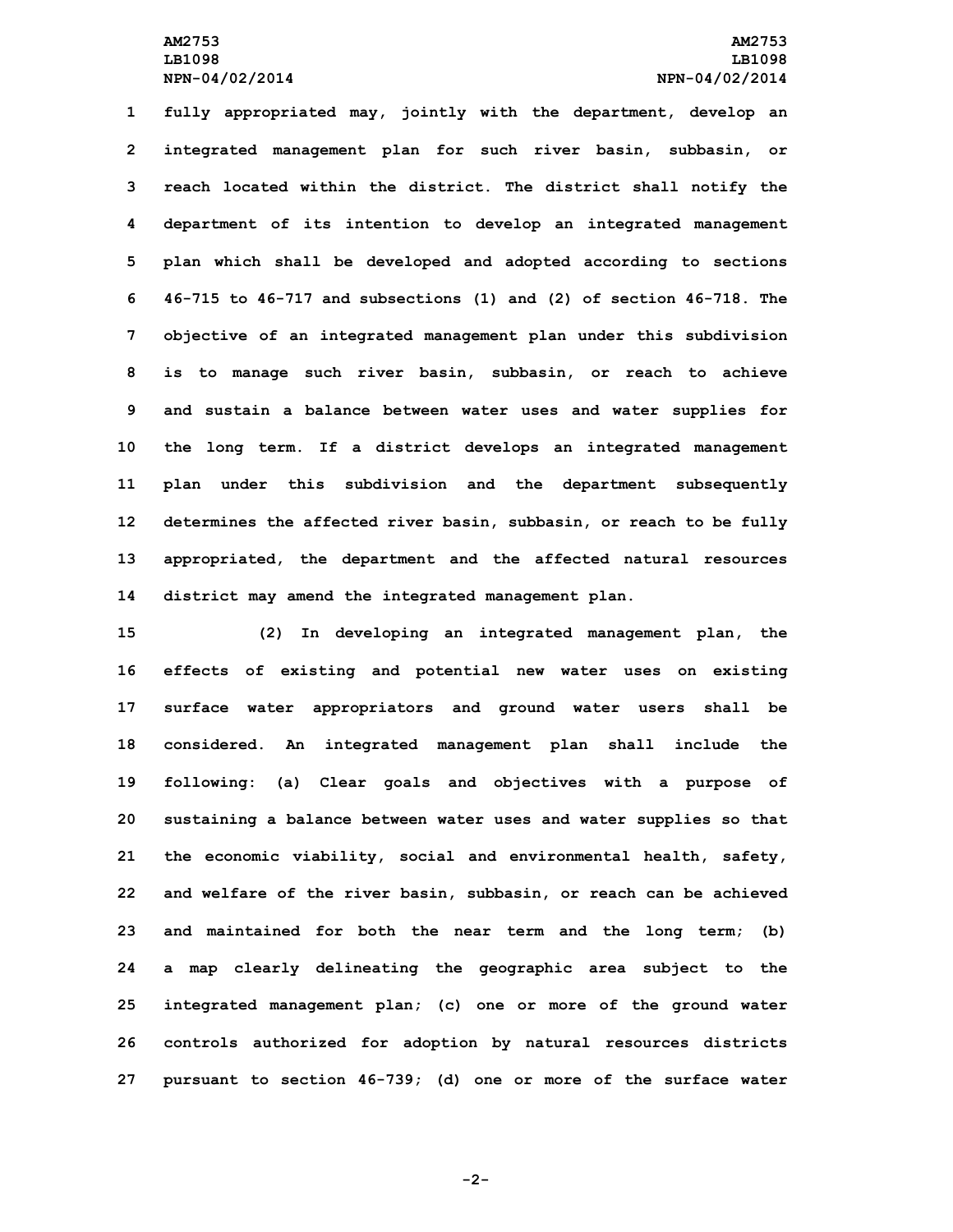**controls authorized for adoption by the department pursuant to section 46-716; and (e) <sup>a</sup> plan to gather and evaluate data, information, and methodologies that could be used to implement sections 46-715 to 46-717, increase understanding of the surface water and hydrologically connected ground water system, and test the validity of the conclusions and information upon which the integrated management plan is based. The plan may also provide for utilization of any applicable incentive programs authorized by law. Nothing in the integrated management plan for <sup>a</sup> fully appropriated river basin, subbasin, or reach shall require <sup>a</sup> natural resources district to regulate ground water uses in place at the time of the department's preliminary determination that the river basin, subbasin, or reach is fully appropriated, unless such regulation is necessary to carry out the goals and objectives of <sup>a</sup> basin-wide plan pursuant to section 9 of this act, but <sup>a</sup> natural resources district may voluntarily adopt such regulations. The applicable natural resources district may decide to include all water users within the district boundary in an integrated management plan.**

 **(3) In order to provide <sup>a</sup> process for economic development opportunities and economic sustainability within <sup>a</sup> river basin, subbasin, or reach, the integrated management plan shall include clear and transparent procedures to track depletions and gains to streamflows resulting from new, retired, or other changes to uses within the river basin, subbasin, or reach. The procedures shall:**

**26 (a) Utilize generally accepted methodologies based on the 27 best available information, data, and science;**

**-3-**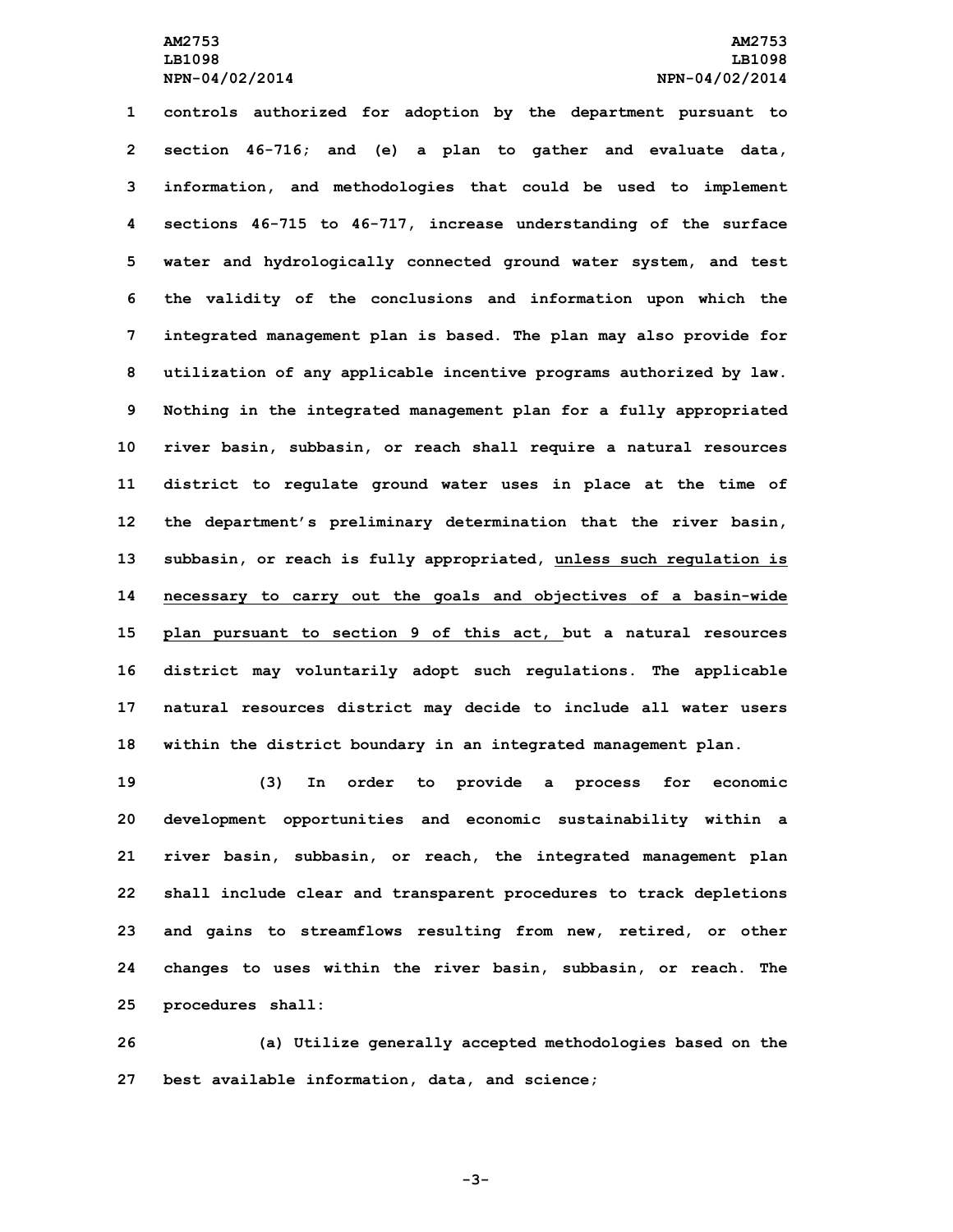**(b) Include <sup>a</sup> generally accepted methodology to be utilized to estimate depletions and gains to streamflows, which methodology includes location, amount, and time regarding gains to streamflows as offsets to new uses;**

**5 (c) Identify means to be utilized so that new uses will 6 not have more than <sup>a</sup> de minimis effect upon existing surface water 7 users or ground water users;**

 **(d) Identify procedures the natural resources district and the department will use to report, consult, and otherwise share information on new uses, changes in uses, or other activities affecting water use in the river basin, subbasin, or reach;**

 **(e) Identify, to the extent feasible, potential water available to mitigate new uses, including, but not limited to, water rights leases, interference agreements, augmentation projects, conjunctive use management, and use retirement;**

 **(f) Develop, to the extent feasible, an outline of plans after consultation with and an opportunity to provide input from irrigation districts, public power and irrigation districts, reclamation districts, municipalities, other political subdivisions, and other water users to make water available for offset to enhance and encourage economic development opportunities and economic sustainability in the river basin, subbasin, or reach; 23 and**

**24 (g) Clearly identify procedures that applicants for new 25 uses shall take to apply for approval of <sup>a</sup> new water use and 26 corresponding offset.**

**27 Nothing in this subsection shall require revision or**

**-4-**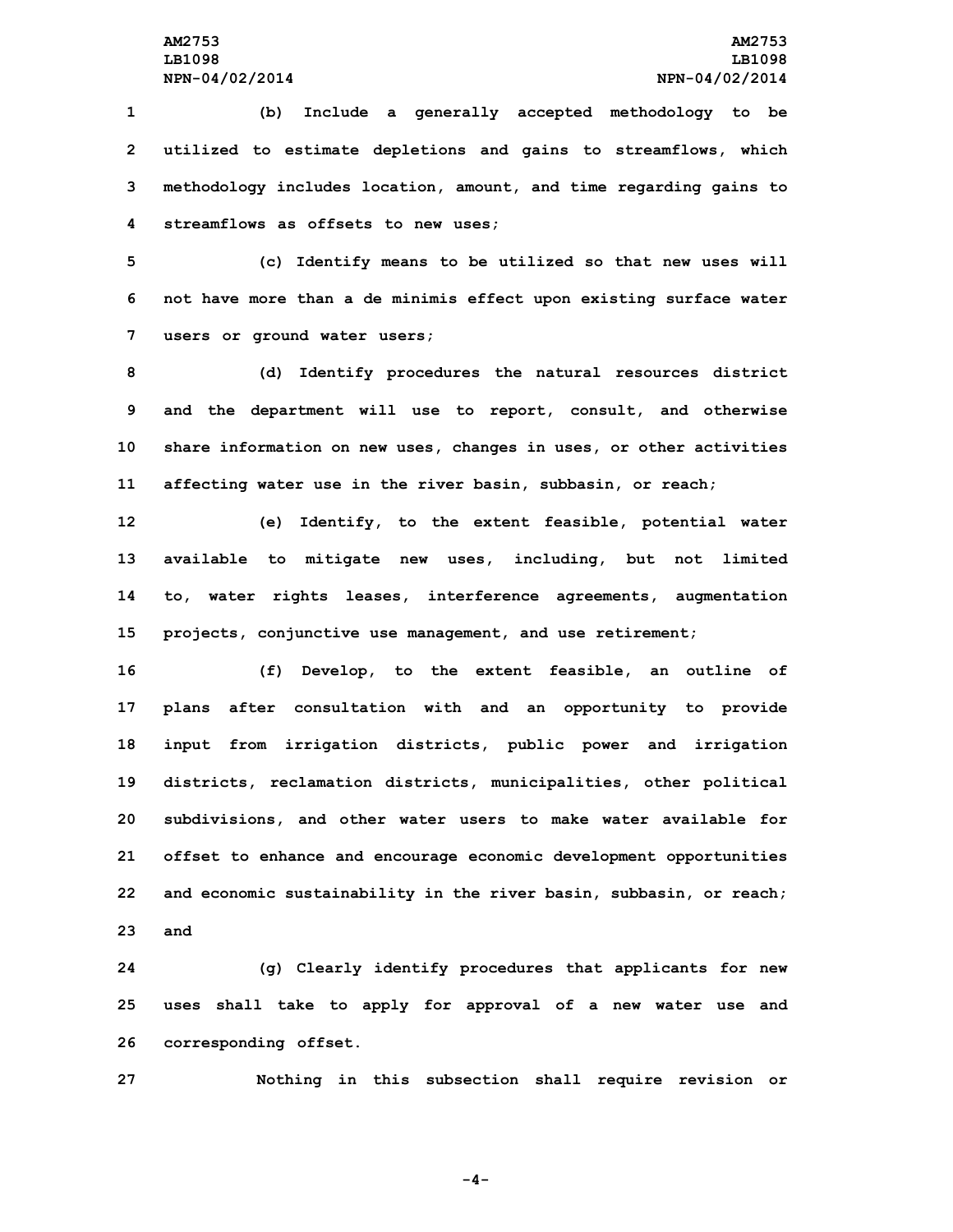**1 amendment of an integrated management plan approved on or before 2 August 30, 2009.**

 **(4) The ground water and surface water controls proposed for adoption in the integrated management plan pursuant to subsection (1) of this section shall, when considered together and with any applicable incentive programs, (a) be consistent with the goals and objectives of the plan, (b) be sufficient to ensure that the state will remain in compliance with applicable state and federal laws and with any applicable interstate water compact or decree or other formal state contract or agreement pertaining to surface water or ground water use or supplies, and (c) protect the ground water users whose water wells are dependent on recharge from the river or stream involved and the surface water appropriators on such river or stream from streamflow depletion caused by surface water uses and ground water uses begun, in the case of <sup>a</sup> river basin, subbasin, or reach designated as overappropriated or preliminarily determined to be fully appropriated in accordance with section 46-713, after the date of such designation or preliminary determination.**

 **(5)(a) In any river basin, subbasin, or reach that is designated as overappropriated, when the designated area lies within two or more natural resources districts, the department and the affected natural resources districts shall jointly develop <sup>a</sup> basin-wide plan for the area designated as overappropriated. Such plan shall be developed using the consultation and collaboration process described in subdivision (b) of this subsection, shall be developed concurrently with the development of the integrated**

**-5-**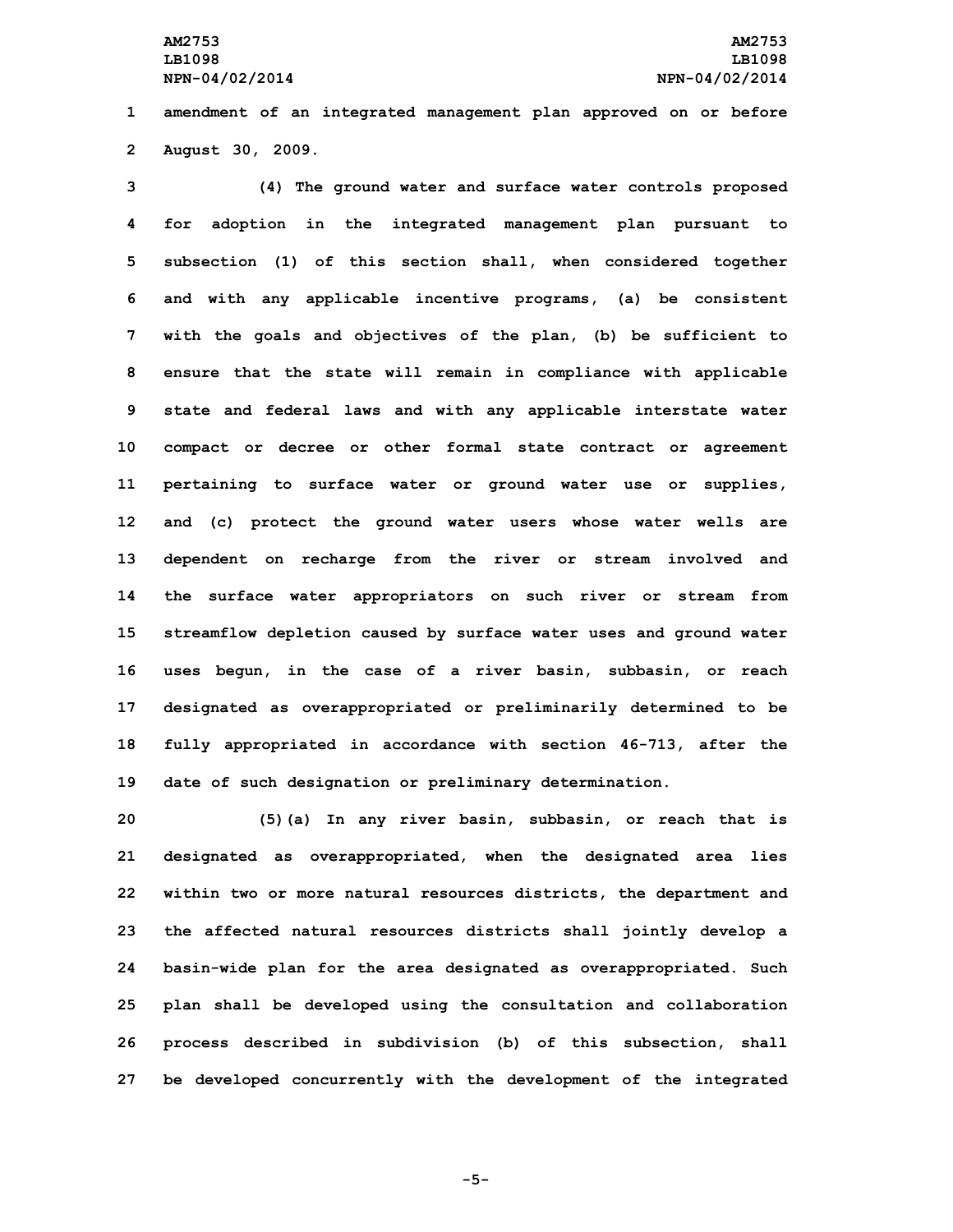**management plan required pursuant to subsections (1) through (4) of this section, and shall be designed to achieve, in the incremental manner described in subdivision (d) of this subsection, the goals and objectives described in subsection (2) of this section. The basin-wide plan shall be adopted after hearings by the department and the affected natural resources districts.**

 **(b) In any river basin, subbasin, or reach designated as overappropriated and subject to this subsection, the department and each natural resources district encompassing such river basin, subbasin, or reach shall jointly develop an integrated management plan for such river basin, subbasin, or reach pursuant to subsections (1) through (4) of this section. Each integrated management plan for <sup>a</sup> river basin, subbasin, or reach subject to this subsection shall be consistent with any basin-wide plan developed pursuant to subdivision (a) of this subsection. Such integrated management plan shall be developed after consultation and collaboration with irrigation districts, reclamation districts, public power and irrigation districts, mutual irrigation companies, canal companies, and municipalities that rely on water from within the affected area and that, after being notified of the commencement of the plan development process, indicate in writing their desire to participate in such process. In addition, the department or the affected natural resources districts may include designated representatives of other stakeholders. If agreement is reached by all parties involved in such consultation and collaboration process, the department and each natural resources district shall adopt the agreed-upon integrated management plan. If**

**-6-**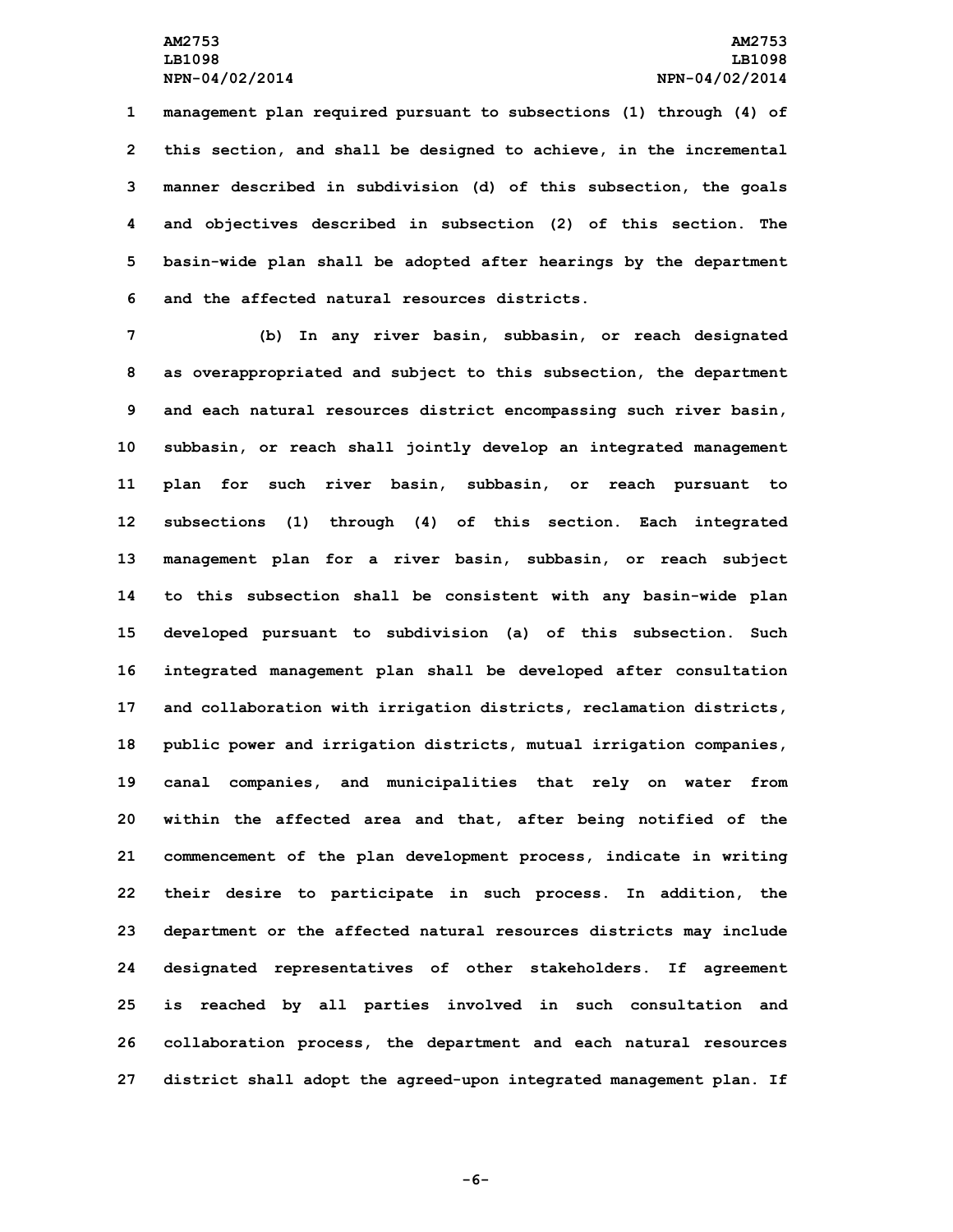**agreement cannot be reached by all parties involved, the integrated management plan shall be developed and adopted by the department and the affected natural resources district pursuant to sections 46-715 to 46-718 or by the Interrelated Water Review Board pursuant to section 46-719.**

 **(c) Any integrated management plan developed under this subsection shall identify the overall difference between the current and fully appropriated levels of development. Such determination shall take into account cyclical supply, including drought, identify the portion of the overall difference between the current and fully appropriated levels of development that is due to conservation measures, and identify the portions of the overall difference between the current and fully appropriated levels of development that are due to water use initiated prior to July 1, 1997, and to water use initiated on or after such date.**

 **(d) Any integrated management plan developed under this subsection shall adopt an incremental approach to achieve the goals and objectives identified under subdivision (2)(a) of this section using the following steps:**

 **(i) The first incremental goals shall be to address the impact of streamflow depletions to (A) surface water appropriations and (B) water wells constructed in aquifers dependent upon recharge from streamflow, to the extent those depletions are due to water use initiated after July 1, 1997, and, unless an interstate cooperative agreement for such river basin, subbasin, or reach is no longer in effect, to prevent streamflow depletions that would cause noncompliance by Nebraska with such interstate cooperative**

**-7-**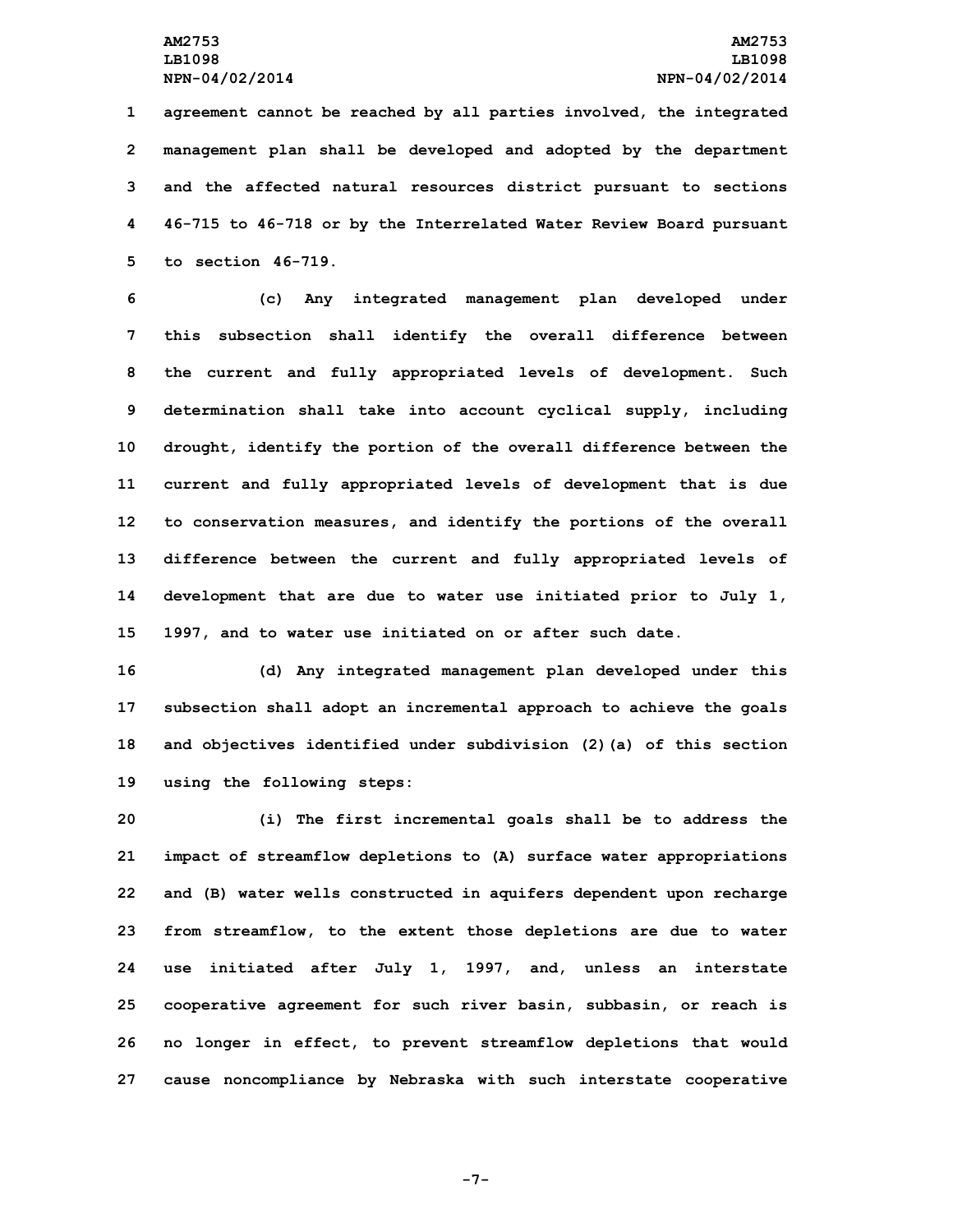**agreement. During the first increment, the department and the affected natural resources districts shall also pursue voluntary efforts, subject to the availability of funds, to offset any increase in streamflow depletive effects that occur after July 1, 1997, but are caused by ground water uses initiated prior to such date. The department and the affected natural resources districts may also use other appropriate and authorized measures for such 8 purpose;**

 **(ii) The department and the affected natural resources districts may amend an integrated management plan subject to this subsection (5) as necessary based on an annual review of the progress being made toward achieving the goals for that increment; (iii) During the ten years following adoption of an integrated management plan developed under this subsection (5) or during the ten years after the adoption of any subsequent increment of the integrated management plan pursuant to subdivision (d)(iv) of this subsection, the department and the affected natural resources district shall conduct <sup>a</sup> technical analysis of the actions taken in such increment to determine the progress towards meeting the goals and objectives adopted pursuant to subsection (2) of this section. The analysis shall include an examination of (A) available supplies and changes in long-term availability, (B) the effects of conservation practices and natural causes, including, but not limited to, drought, and (C) the effects of the plan on reducing the overall difference between the current and fully appropriated levels of development identified in subdivision (5)(c) of this section. The analysis shall determine whether <sup>a</sup> subsequent**

**-8-**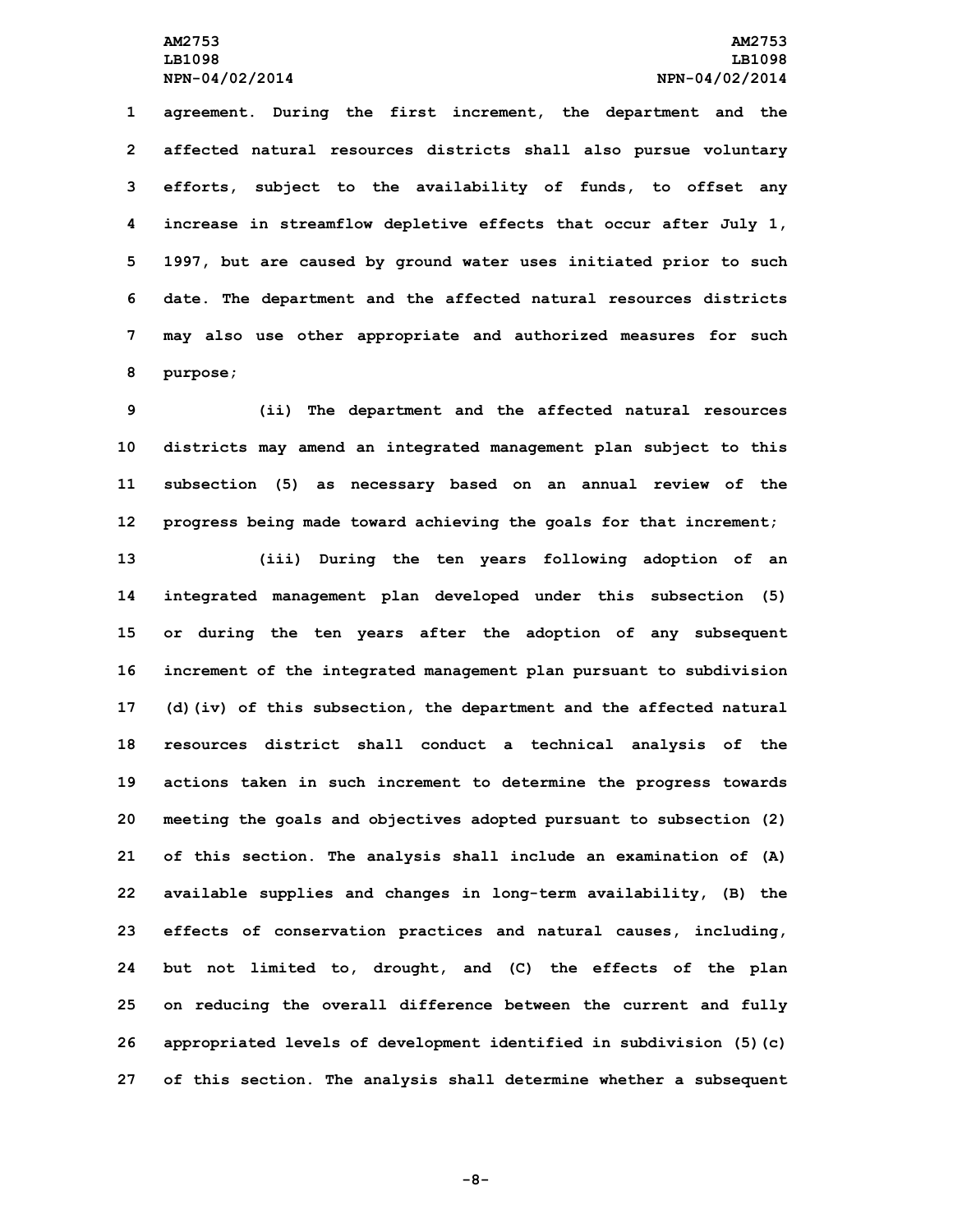**increment is necessary in the integrated management plan to meet the goals and objectives adopted pursuant to subsection (2) of this section and reduce the overall difference between the current and fully appropriated levels of development identified in subdivision (5)(c) of this section;**

 **(iv) Based on the determination made in subdivision (d)(iii) of this subsection, the department and the affected natural resources districts, utilizing the consultative and collaborative process described in subdivision (b) of this subsection, shall if necessary identify goals for <sup>a</sup> subsequent increment of the integrated management plan. Subsequent increments shall be completed, adopted, and take effect not more than ten years after adoption of the previous increment; and**

 **(v) If necessary, the steps described in subdivisions (d)(ii) through (iv) of this subsection shall be repeated until the department and the affected natural resources districts agree that the goals and objectives identified pursuant to subsection (2) of this section have been met and the overall difference between the current and fully appropriated levels of development identified in subdivision (5)(c) of this section has been addressed so that the river basin, subbasin, or reach has returned to <sup>a</sup> fully appropriated condition.**

 **(6) In any river basin, subbasin, or reach that is designated as fully appropriated or overappropriated and whenever necessary to ensure that the state is in compliance with an interstate compact or decree or <sup>a</sup> formal state contract or agreement, the department, in consultation with the affected**

**-9-**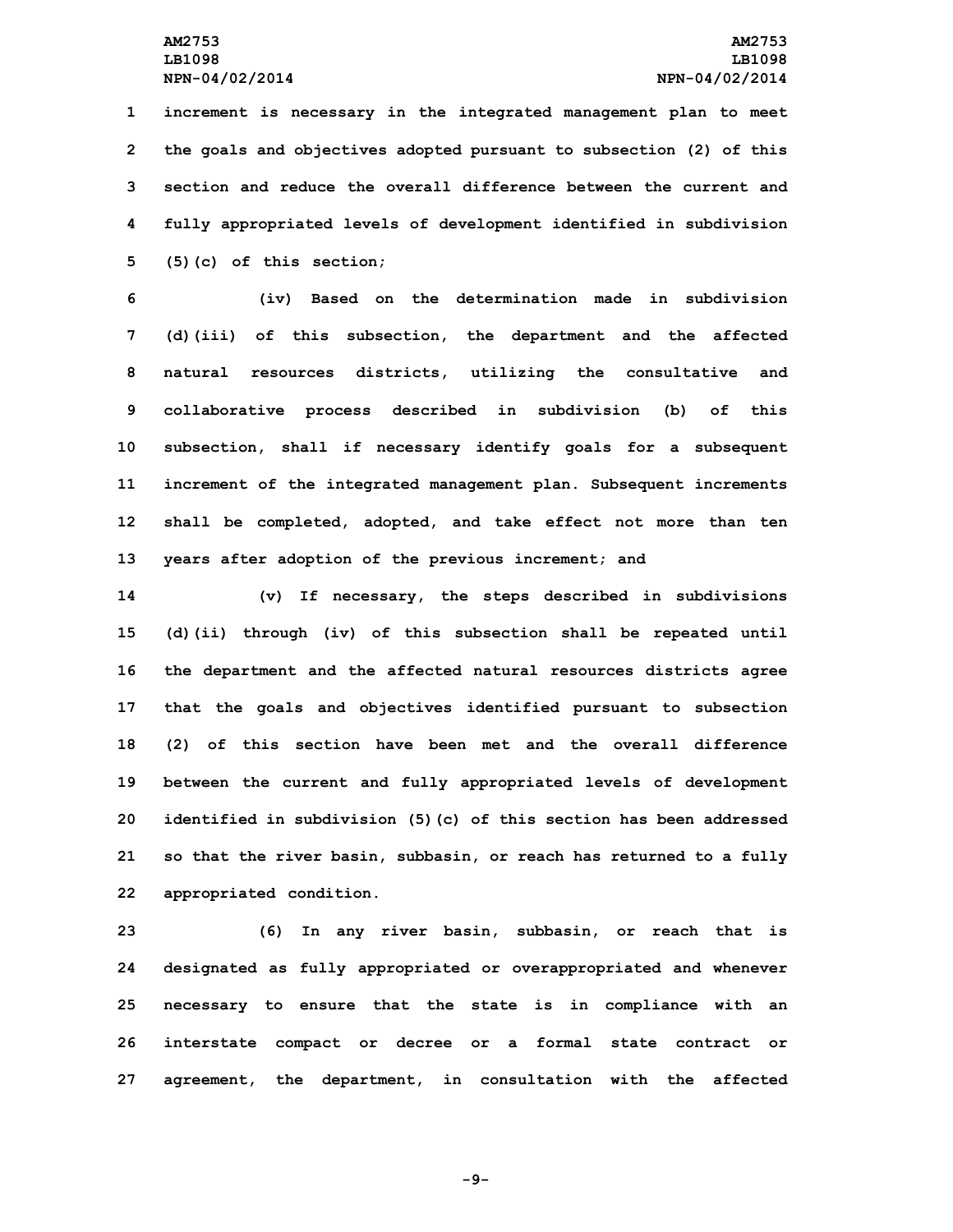**districts, shall forecast on an annual basis the maximum amount of water that may be available from streamflow for beneficial use in the short term and long term in order to comply with the requirement of subdivision (4)(b) of this section. This forecast shall be made by January 1, 2008, and each January 1 thereafter. Sec. 9. This section shall apply notwithstanding any other provision of the Nebraska Ground Water Management and Protection Act. (1) If <sup>a</sup> river basin as described in subdivision (2)(a) of section 2-1504 includes three or more natural resources districts that, pursuant to subdivision (1)(a) of section 46-715, have been or are required to develop an integrated management plan for all or substantially all of the district, such natural resources districts shall, jointly with the department and the natural resources districts within the same basin, develop and adopt <sup>a</sup> basin-wide plan for the areas of <sup>a</sup> basin, subbasin, or reach determined by the department to have hydrologically connected water supplies, except that any natural resources district that has developed and implemented <sup>a</sup> basin-wide plan pursuant to subsection (5) of section 46-715 shall not be affected by this section. If deemed appropriate by the department and the affected natural resources districts, the basin-wide plan may combine two or more river basins. (2) An integrated management plan developed under**

**25 subdivision (1)(a) or (b) of section 46-715 shall ensure such 26 integrated management plan is consistent with any basin-wide 27 plan developed pursuant to this section. However, an integrated**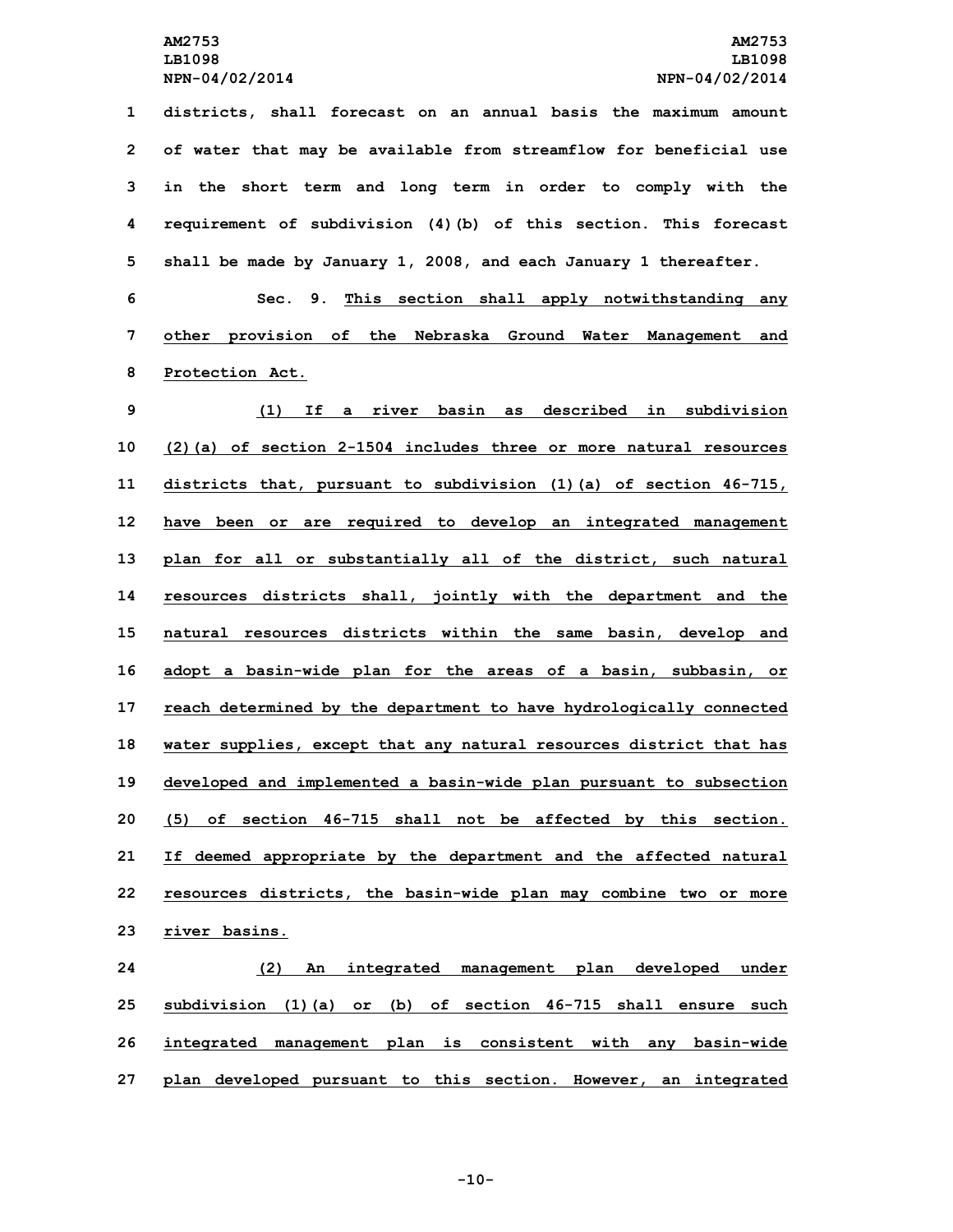**1 management plan may implement additional incentive programs or 2 controls pursuant to section 46-739, if the programs and controls 3 are consistent with the basin-wide plan.**

 **(3) <sup>A</sup> basin-wide plan shall be completed, adopted, and take effect within three years after the effective date of this act, unless the department and the natural resources districts jointly agree to an extension of not more than an additional two 8 years.**

 **(4) <sup>A</sup> basin-wide plan shall (a) have clear goals and objectives with <sup>a</sup> purpose of stopping ground water declines and sustaining <sup>a</sup> balance between water uses and water supplies, (b) ensure that compliance with any interstate compact or decree, or other formal state contract or agreement or applicable state or federal law is maintained, and (c) set forth <sup>a</sup> timeline to meet the goals and objectives as required under this subsection, but in no case shall <sup>a</sup> timeline exceed thirty years after the effective date of this act. The basin-wide plan may allow for the use of ground water in excess of predevelopment storage quantities.**

 **(5)(a) <sup>A</sup> basin-wide plan developed under this section shall utilize the best generally-accepted methodologies and available information, data, and science to evaluate the effect of existing uses of hydrologically connected water on existing surface water and ground water users. The plan shall include <sup>a</sup> process to gather and evaluate data, information, and methodologies to increase understanding of the surface water and hydrologically connected ground water system within the basin, subbasin, or reach and test the validity of the conclusions, information, and**

**-11-**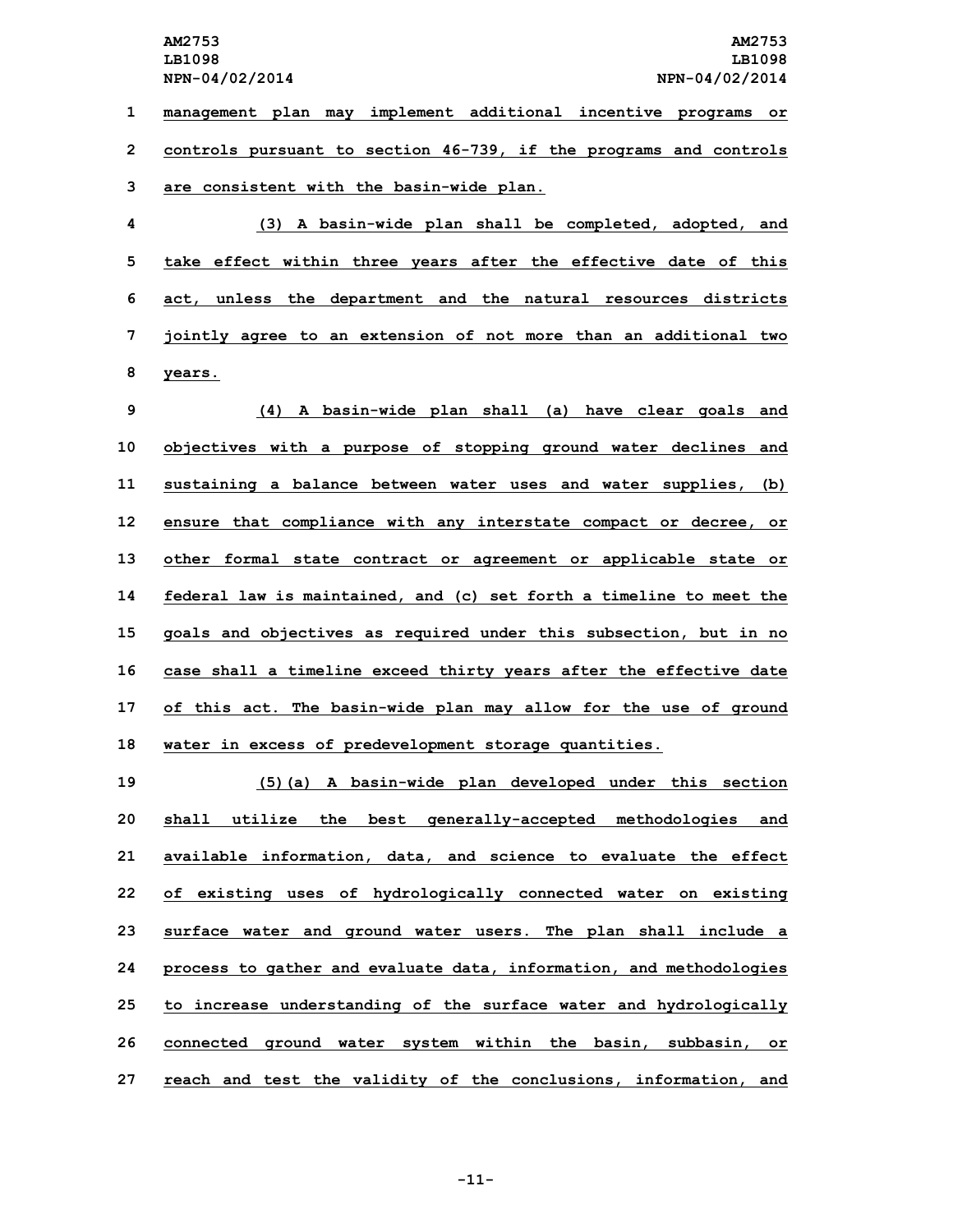**1 assumptions upon which the plan is based.**

| $\overline{2}$ | (b) A basin-wide plan developed under this section shall            |
|----------------|---------------------------------------------------------------------|
| 3              | include a schedule indicating the end date by which the stated      |
| 4              | goals and objectives are to be achieved and the management actions  |
| 5              | to be taken to achieve the goals and objectives. To ensure that     |
| 6              | reasonable progress is being made toward achieving the final        |
| 7              | goals and objectives of the plan, the schedule shall also include   |
| 8              | measurable hydrologic objectives and intermediate dates by which    |
| 9              | the objectives are expected to be met and monitoring plans to       |
| 10             | measure the extent to which the objectives are being achieved. Such |
| 11             | intermediate objectives shall be established in a manner that, if   |
| 12             | achieved on schedule, will provide a reasonable expectation that    |
| 13             | the goals of the plan will be achieved by the established end date. |
| 14             | A basin-wide plan shall be developed using a<br>(c)                 |
| 15             | consultation and collaboration process involving irrigation         |
| 16             | districts, reclamation districts, public power and irrigation       |
| 17             | districts, mutual irrigation companies, canal companies, ground     |
| 18             | water users, the Game and Parks Commission, and municipalities      |
| 19             | that rely on water from within the affected area and that, after    |
| 20             | being notified of the commencement of the plan development process, |
| 21             | indicate in writing their desire to become an official participant  |
| 22             | in such process. The department and affected natural resources      |
| 23             | districts shall involve official participants in formulating,       |
| 24             | evaluating, and recommending plans and management actions and work  |
| 25             | to reach an agreement among all official participants involved in   |
| 26             | a basin-wide plan. In addition, the department or the affected      |
| 27             | natural resources districts may include designated representatives  |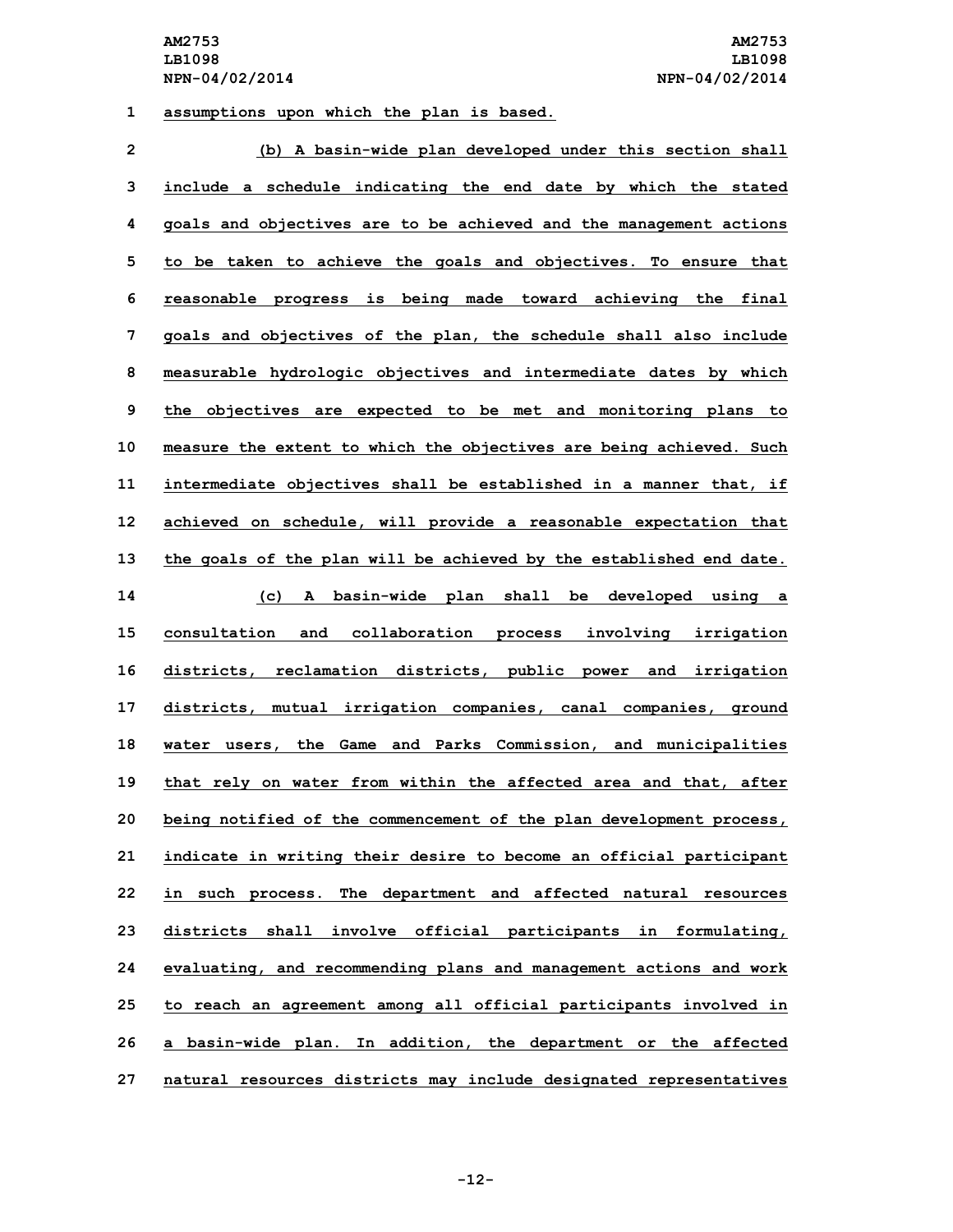**LB1098 LB1098**

 **of other stakeholders. If agreement is reached by all parties involved in such consultation and collaboration process, the department and the affected natural resources districts shall adopt the agreed-upon basin-wide plan. If agreement cannot be reached by all parties involved, the basin-wide plan shall be developed and adopted by the department and the affected natural resources districts or by the Interrelated Water Review Board pursuant to section 46-719.**

 **(d) Within five years after the adoption of the basin-wide plan, and every five years thereafter, the department and affected natural resources districts shall conduct a technical analysis of the actions taken in <sup>a</sup> river basin to determine the progress towards meeting the goals and objectives of the plan. The analysis shall include an examination of (i) available supplies, current uses, and changes in long-term water availability, (ii) the effects of conservation practices and natural causes, including, but not limited to, drought, and (iii) the effects of the plan in meeting the goal of sustaining <sup>a</sup> balance between water uses and water supplies. The analysis shall determine if changes or modifications to the basin-wide plan are needed to meet the goals and objectives pursuant to subdivision (a) of this subsection. The department and affected natural resources districts shall present the results of the analysis and any recommended modifications to the plan at <sup>a</sup> public meeting and shall provide for at least <sup>a</sup> thirty-day public comment period before holding <sup>a</sup> public hearing on the recommended modifications. The department shall submit <sup>a</sup> report to the Legislature of the results of this analysis and the progress**